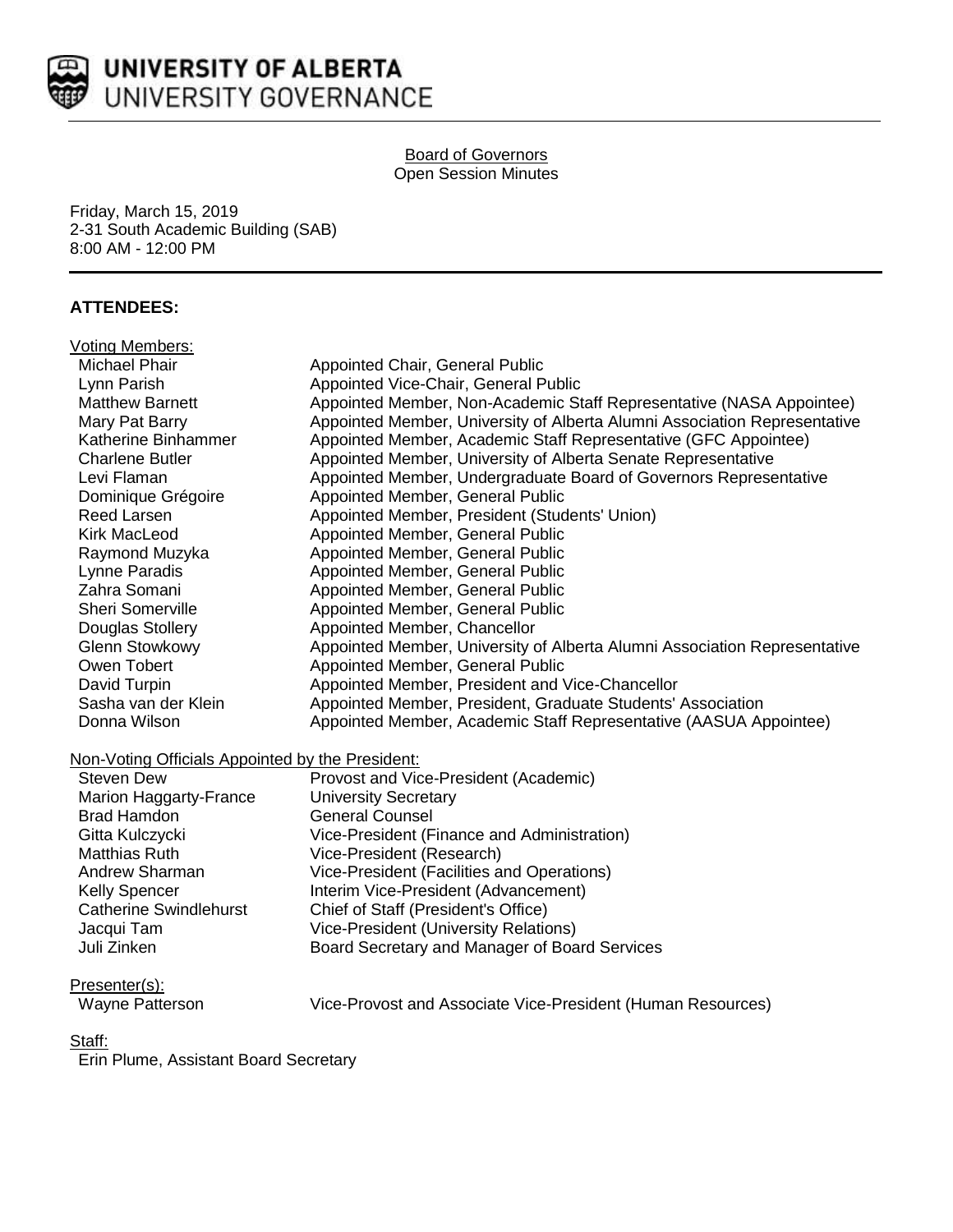# **OPENING SESSION**

1. *Chair's Session*

*Presenter(s)*: Michael Phair

1a. Call to Order and Confirmation of Quorum

*Presenter(s)*: Michael Phair

The Board Secretary confirmed that the attendance constituted quorum. The Chair called the meeting to order at  $8:00a \, m$ 

# 1b. *Approval of Open Session Agenda*

Materials before members are contained in the official meeting file.

*Presenter(s)*: Michael Phair

The motion was moved and seconded.

THAT the Board of Governors approve the Open Session agenda as presented.

**CARRIED**

## 1bi *Review of Consent Agenda*

*Presenter(s)*: Michael Phair

The Chair invited members to inform him if there were any requests to remove an item from the Open Session Consent Agenda. There were no requests.

## 1c. Conflict of Interest - Opportunity for Declaration

## *Presenter(s)*: Michael Phair

The Chair made note of the following:

- The University of Alberta has policy and procedure in place for Conflict of Interest and Conflict of Commitment, and Board members make annual disclosures.
- In addition, Board members must declare any conflict related to the Board Agenda of each meeting and, in the event of such conflict, absent themselves from the discussion and voting on the item.
- The *Post-secondary Learning Act*, Section 16(5) states that: The members of the board must act in the best interests of the university.

The Chair invited members to declare conflicts of interest related to the Open Session Agenda of the meeting. Seeing none, the Chair declared the question asked and answered.

## 1d. Chair's Remarks

## *Presenter(s)*: Michael Phair

The Chair welcomed members and guests and acknowledged all Indigenous peoples and the traditional lands on which the Board was gathered. The Chair then led all members, presenters and guests in a round of introductions.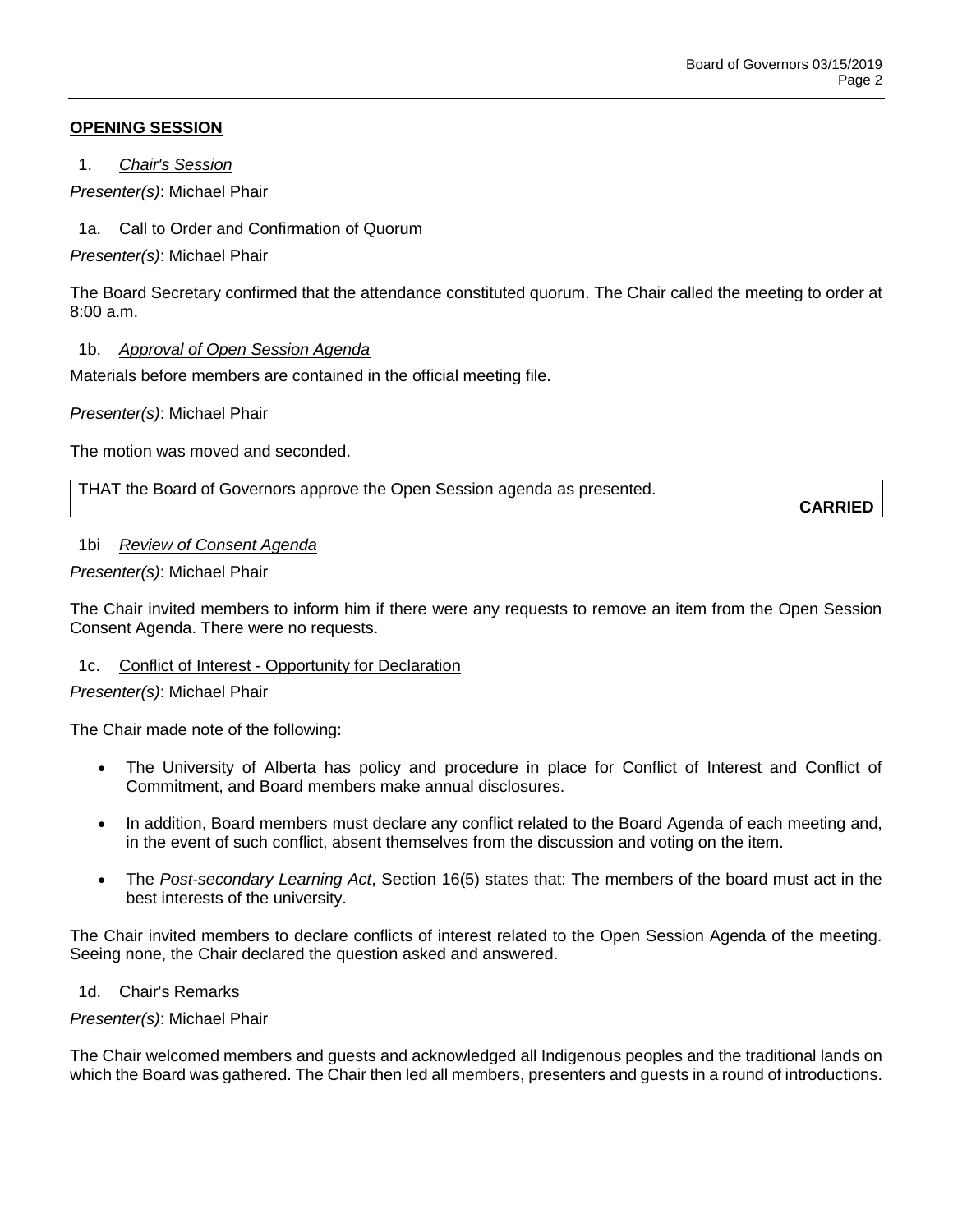The President congratulated the Board Chair on his reappointment, thanked him for his dedication to the university, and presented him with a University of Alberta themed hat. The Board Chair expressed his pleasure at serving a second term, and proudly wore the glittered cowboy hat for the remainder of the meeting.

The Chair informed members that this would be the final Board of Governors' meeting for the student members: Reed Larsen, Students' Union President; Levi Flaman, Undergraduate Board of Governors Representative; and Sasha van der Klein, Graduate Students' Association President. Members joined the Chair in recognizing Ms van der Klein, Mr Flaman, and Mr Larsen for their service and valuable contributions to the Board over the past year. The Chair welcomed the recently-elected student members who were attending the meeting as observers: Akanksha Bhatnagar, Students' Union President-Elect, Rowan Ley, incoming Undergraduate Board of Governors Representative, and Fahed Elian, Graduate Students' Association President-Elect, all appointed to the Board effective May 1, pending Ministerial Orders.

The Chair congratulated Ray Muzyka on his appointment to the Order of Canada, informing the Board that Dr Muzyka was honoured, along with his BioWare co-founder Greg Zeschuk, for his "revolutionary contributions to the videogame industry as a developer and co-founder of an internationally renowned studio". Members joined the Chair in recognizing Dr Muzyka on this accomplishment.

The Board Chair thanked Jacqui Tam, Vice-President (University Relations), and her team for their help in preparing a letter to Edmonton area candidates in the upcoming provincial election, as well as board members who personally delivered the letters.

He drew members' attention to an End Poverty Edmonton (EPE) advocacy document, noting that he has been involved with many of EPE's activities as Chair of its Stewardship Round Table.

He then drew board members' attention to the University of Alberta's *Equity, Diversity, and Inclusivity (EDI) Strategic Plan* and asked Board Member Kirk MacLeod and Chancellor Douglas Stollery to speak about the positive impact of such a policy to them. Mr MacLeod spoke of the opportunities afforded to him and his family by the University of Alberta, noting that those opportunities would not have been available without equity and inclusion policies. The Chancellor explained that as a student in the early seventies, he knew of no other gay staff or students because it was dangerous at that time to be openly gay. He emphasised the importance of an EDI policy, noting that the university's students as future leaders will ensure our society is diverse and equitable. The President acknowledged Deputy Provost Wendy Rodgers and everyone involved in drafting the plan, noting that the University is committed to animating it.

## 2. *Report of the President*

Materials before members are contained in the official meeting file.

## *Presenter(s)*: David Turpin

The President provided a written report on his activities since December 14, 2018, including updates on the five strategic goals of *For the Public Good*: build; experience; excel; engage; and sustain. In addition to his written report, Dr Turpin provided verbal remarks on: Peter Lougheed Leadership College activities over the past year, including the appointment of Lois Harder as Principal and recently approved recommendations to integrate the college into the academic community by providing more flexible and accessible programming; and accolades to Dr Stephanie Green, recipient of the Sloan Research Fellowship, and Julia Sawatzky, recently appointed Rhodes Scholar.

# 2a. Board of Governors / GFC / Senate Summit Debrief

*Presenter(s)*: David Turpin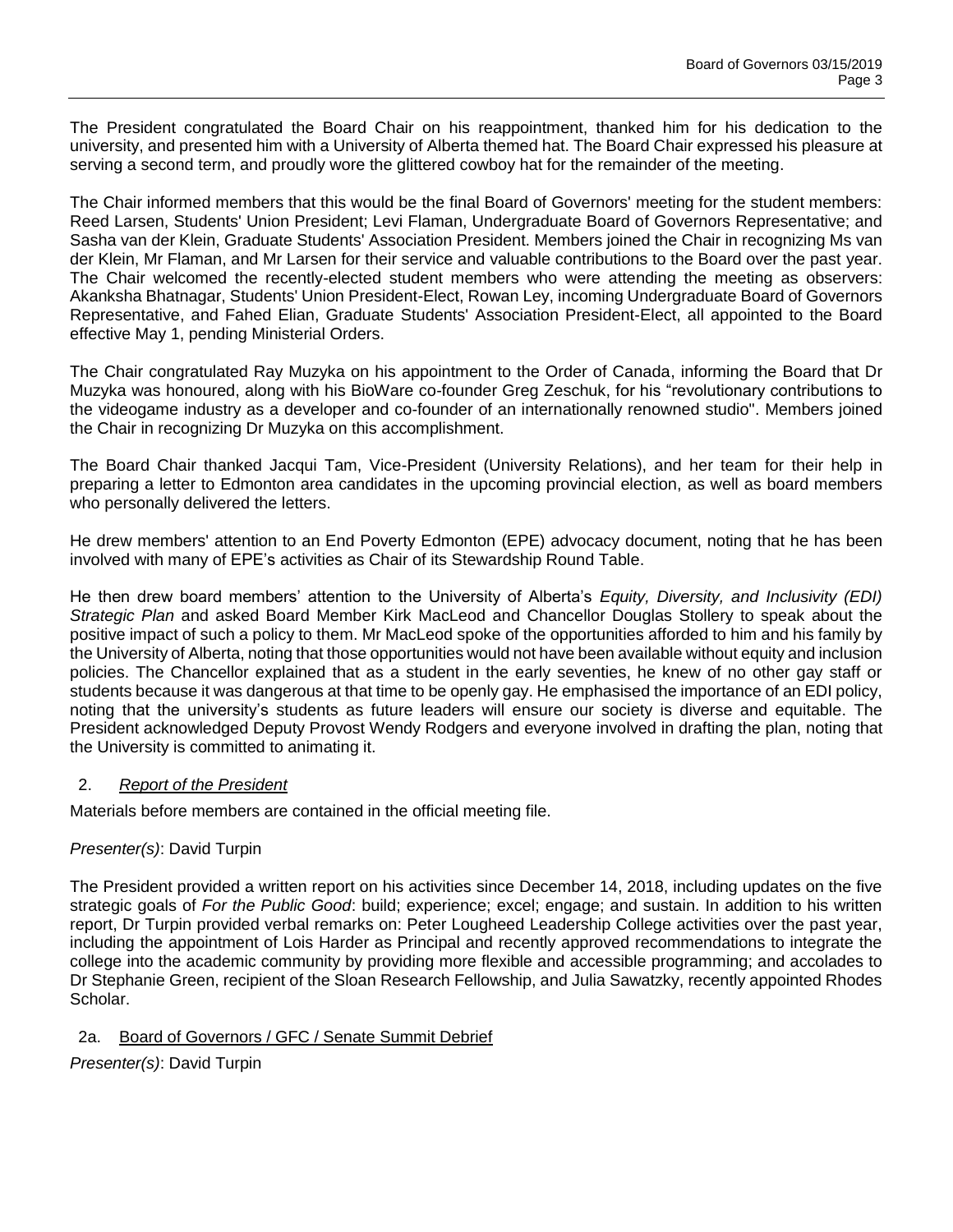*Purpose of the Proposal*: For information / discussion.

The President thanked members for attending the joint Board/General Faculties Council/Senate Summit, noting that he has received positive feedback about the event. He recapped the key messages developed by the Council of Post-secondary Presidents of Alberta (COPPOA) of increased system capacity, reduced financial barriers, and funding for research and innovation, and noted his appreciation for the work that members put into developing the elevator pitches at the event.

# 3. *Report of the University Secretary*

*Presenter(s)*: Marion Haggarty-France

# 3a. 2019-2020 Board of Governors' Calendar

Materials before members are contained in the official meeting file.

The University Secretary drew members' attention to the 2019-20 Board of Governors calendar included in the meeting package; thanked her team for the work put into developing the calendar; and noted that planning is already underway for the September board retreat. She reminded members to check in with governance staff when making long-term plans as the calendar is drafted for the next two years.

# **CONSENT AGENDA**

# 4. *Approval of the Consent Agenda*

Materials before members are contained in the official meeting file.

*Presenter(s)*: Michael Phair

## *Action Items*

- 4a. Approval of the Open Session Minutes of December 14, 2018
- 4b. *Report of the Finance and Property Committee*
- 4bi. Mandatory Student Instructional Support Fees (MSISF)
- 4bii. Capitalization of Unrestricted Funds to Permanent Restricted Endowment
- 4biii. Internal Loan Policy Updates
- 4biv. Endowment Management Policy and Procedure
- 4c. *Report of the Human Resources and Compensation Committee*
- 4ci. Appointment of Representative to the PSPP Sponsor Board *Information Reports*
- 4d. Report of the Audit and Risk Committee
- 4e. Report of the Finance and Property Committee
- 4f. Report of the Human Resources and Compensation Committee
- 4g. Report of the Investment Committee
- 4h. Report of the Reputation and Public Affairs Committee *Regular Reports*
- 4i. Chancellor's Report
- 4j. Alumni Association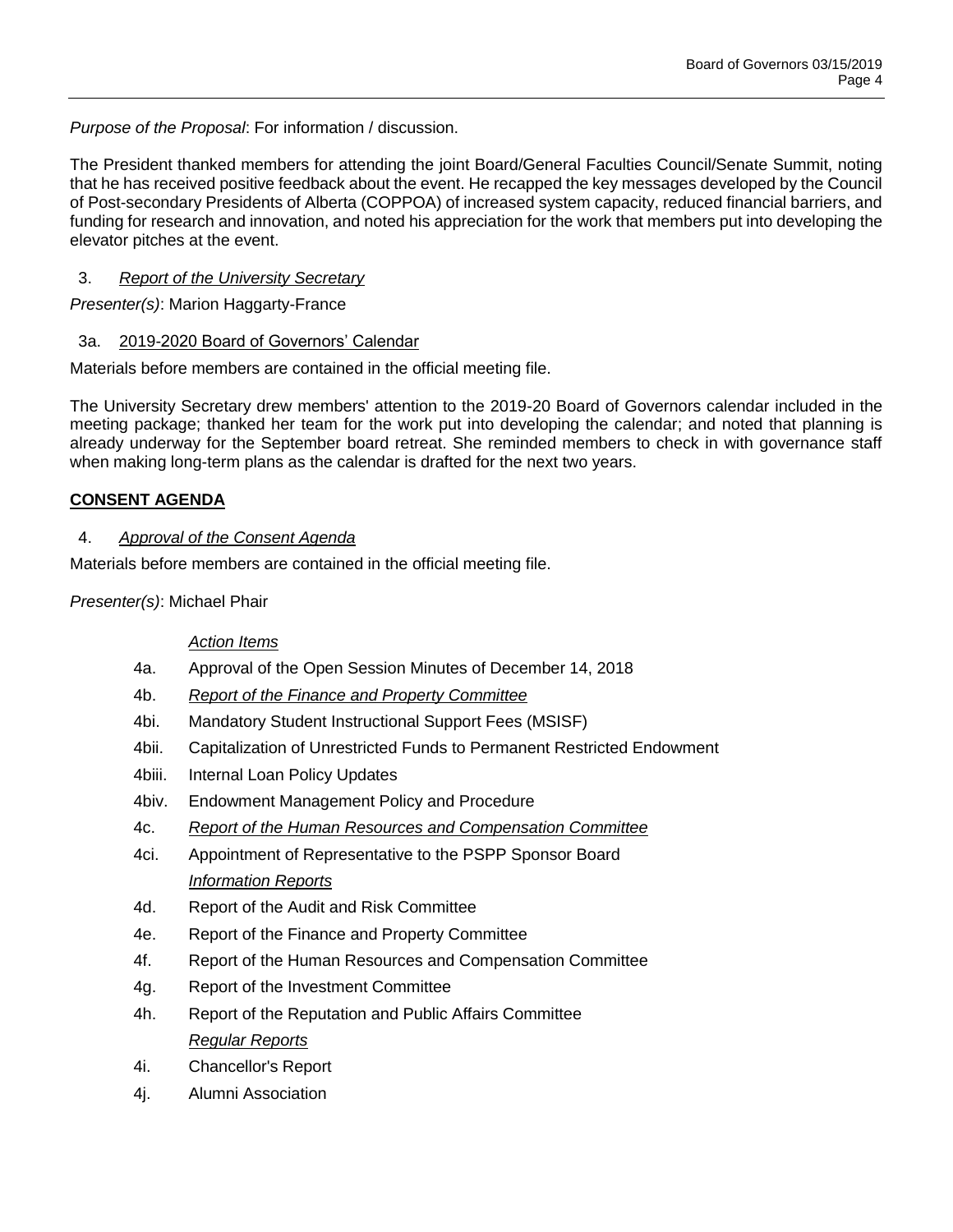- 4k. Students' Union
- 4l. Graduate Students' Association
- 4m. Association of Academic Staff
- 4n. Non-Academic Staff Association
- 4o. General Faculties Council
- 4p. Board Chair and Board Members Activity Report

The motion was moved and seconded.

THAT the Board of Governors approve the Open Session Consent Agenda, as presented.

**CARRIED**

# **DISCUSSION & ACTION ITEMS**

# 5. *Report of the Board Finance and Property Committee*

*Presenter(s)*: Owen Tobert

5a. Presentation on the University of Alberta Budget

*Presenter(s)*: Steven Dew; Gitta Kulczycki; Andrew Sharman

*Purpose of the Proposal*: For information / discussion.

## *Discussion*:

Mr Tobert introduced the following items and thanked members of the administration for their high level of consultation over the past year which made the budget easier to understand.

Ms Kulczycki noted that a number of changes had been made to the comprehensive budget document to increase transparency and understanding, and thanked her team in Resource Planning, Chad Schulz, Amy Malanchen, and Stephen Edge, for their work on the budget.

5ai. 2019-2020 Tuition Fee Proposal

- University of Alberta 2019-2020 General Tuition Proposal
- Mandatory Non-Instructional Fees (MNIF) Proposal
- University of Alberta 2019-2020 International Tuition Fee Proposal

Materials before members are contained in the official meeting file.

*Purpose of the Proposal*: To approve that the domestic tuition and mandatory non-instructional fees for 2019-20 be set at the amounts directed by the Government of Alberta, as well as to set international tuition fees for the same year.

*Discussion*:

Mr Tobert introduced the motions. The motions were moved and seconded.

Mr Larsen expressed his appreciation to the provincial government for the affordability and predictability that Bill 19, *An Act to Improve the Affordability and Accessibility of Post-Secondary Education* will provide.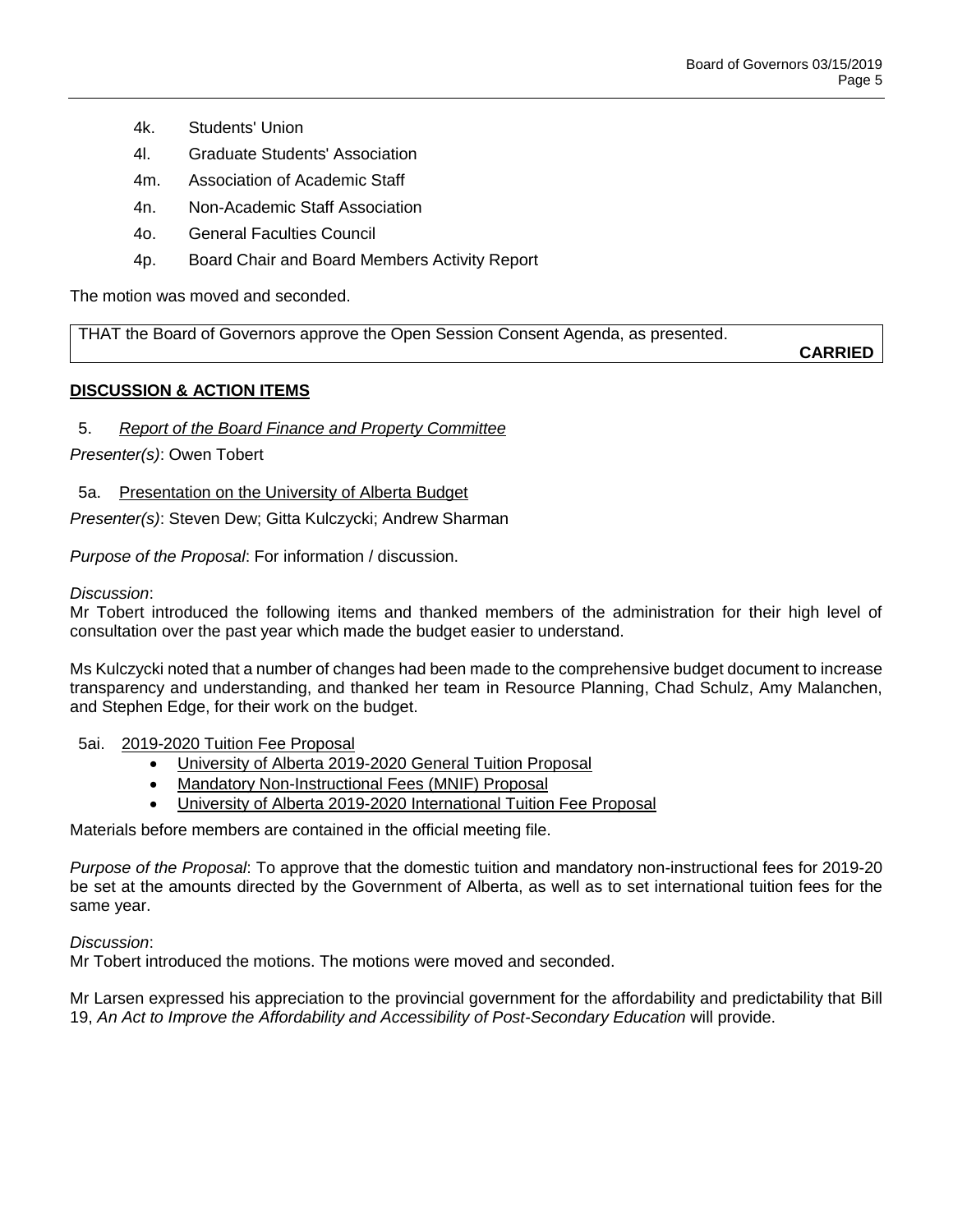**Motion 1**: THAT the Board of Governors, on the recommendation of the Board Finance and Property Committee and the General Faculties Council Academic Planning Committee, approve that domestic student tuition governed by the tuition fee regulation for 2019-20 be set at the 2014-15 rates, as directed by the Government of Alberta.

**CARRIED**

Opposed: Reed Larsen

Mr Larsen explained that mandatory non-instructional fees will be included in the Bill 19 legislation, which will make student consultation on fee-setting mandatory. He expressed his appreciation to University of Alberta administration and students, who already have a robust consultation process in place.

**Motion 2**: THAT the Board of Governors, on the recommendation of the Board Finance and Property Committee, recommend that the Board of Governors approve that mandatory non-instructional fees for 2019- 20 be set at the 2014-15 rates, as directed by the Government of Alberta.

#### **CARRIED**

Opposed: Reed Larsen

Ms van der Klein noted that she would be voting against the next proposal because international students make up almost 40 percent of the graduate student population, that unexpected increases are stressful for students, but that she was pleased with the predictability and affordability that Bill 19 will provide to both domestic and international students.

Mr Larsen noted that small tuition increases can have a large impact on students, that international tuition increases cause inequities amongst students, and that he looks forward to working with administration to increase predictability. The Board Chair noted that the University is lucky to have a significant number of international students who are intellectually capable and enrich the institution. Mr Flaman noted his opposition to the motion because the proposed increase is higher than Consumer Price Index.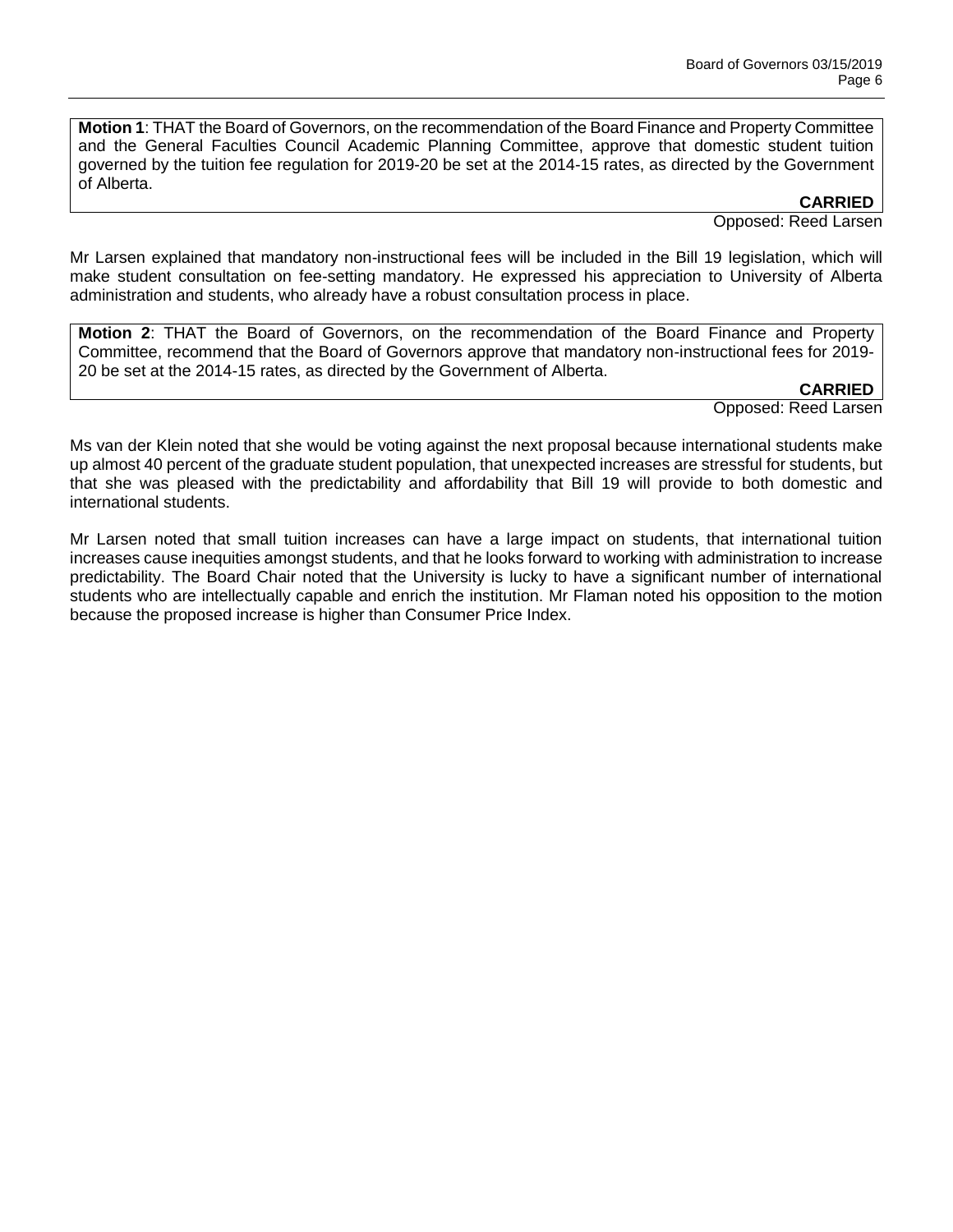**Motion 3**: THAT the Board of Governors, on the recommendation of the Board Finance and Property Committee and the General Faculties Council Academic Planning Committee, recommend that the Board of Governors approve an increase of 2.77% to international tuition fees for 2019-20, as illustrated in the table below:

|                           | 2018-19     | 2019-20     | Change <sup>e</sup> |          |       |
|---------------------------|-------------|-------------|---------------------|----------|-------|
| Undergraduate             |             |             |                     |          | %     |
| Arts and Science          | \$21,668.40 | \$22,267.20 |                     | 598.80   | 2.76% |
| <b>Business</b>           | \$28,503.12 | \$29,291.04 |                     | 787.92   | 2.76% |
| Engineering               | \$26,002.08 | \$26,720.64 |                     | 718.56   | 2.76% |
| Juris Doctor (JD) Program | \$47,003.48 | \$48,303.92 |                     | 1,300.44 | 2.77% |
| Pharmacy (Pharm D)        | \$48,149.76 | \$49,480.64 |                     | 1,330.88 | 2.76% |
| <b>Economics Course</b>   | 2,764.70    | 2,841.12    |                     | 76.42    | 2.76% |

|                                                        | $2018 - 19d$ | 2019-20     | Change <sup>e</sup> |        |       |
|--------------------------------------------------------|--------------|-------------|---------------------|--------|-------|
| Graduate <sup>a</sup>                                  |              |             |                     |        | %     |
| Course Based Master's                                  | 8,437.68     | 8,670.96    |                     | 233.28 | 2.76% |
| Thesis 919 <sup>b</sup>                                | 5,265.08     | 5,410.88    |                     | 145.80 | 2.77% |
| Thesis Based Masters / PhD <sup>c</sup>                | 7,279.32     | 7,480.68    |                     | 201.36 | 2.77% |
| Master's in Business Administration                    | \$16,519.68  | \$16,976.16 |                     | 456.48 | 2.76% |
| Integrated Petroleum Geosciences Course                | 3,015.86     | 3,099.24    |                     | 83.38  | 2.76% |
| International Graduate Tuition Increase <sup>f,g</sup> | 4,000.00     | 4,000.00    |                     |        | 0.00% |

Notes:

(a) Values are based on full-time per term and full-time per year unless otherwise stated.

- (b) Tuition applies to thesis students who were admitted to the program of study prior to Fall 2011 and are assessed the reduced thesis rate.
- (c) Tuition applies to thesis students who were admitted to the program of study beginning in Fall 2011 or later; this is based on an annual fee assessment (including spring/summer).
- (d) As approved by the Board of Governors, March 16, 2018.
- (e) Figures may be rounded downwards at fee index level for administrative purposes, thus lowering the effective year over year percentage increase below 2.77 percent.
- (f) Per year for full time student, excluding Cost recovery and graduate course based Physical Therapy, Occupational Therapy, and Speech master's programs in Faculty of Rehabilitation Medicine.
- (g) \$4000 will be cost-neutral and offset by an equal amount of financial support.

## **CARRIED**

Opposed: Levi Flaman, Reed Larsen, Sasha van der Klein

# 5aii. 2019-2020 University of Alberta Residence and Meal Plan Rates

Materials before members are contained in the official meeting file.

## *Presenter(s)*: Andrew Sharman

*Purpose of the Proposal*: To seek Board of Governors approval on rate increases for residences and meal plans as component parts of the overall consolidated budget.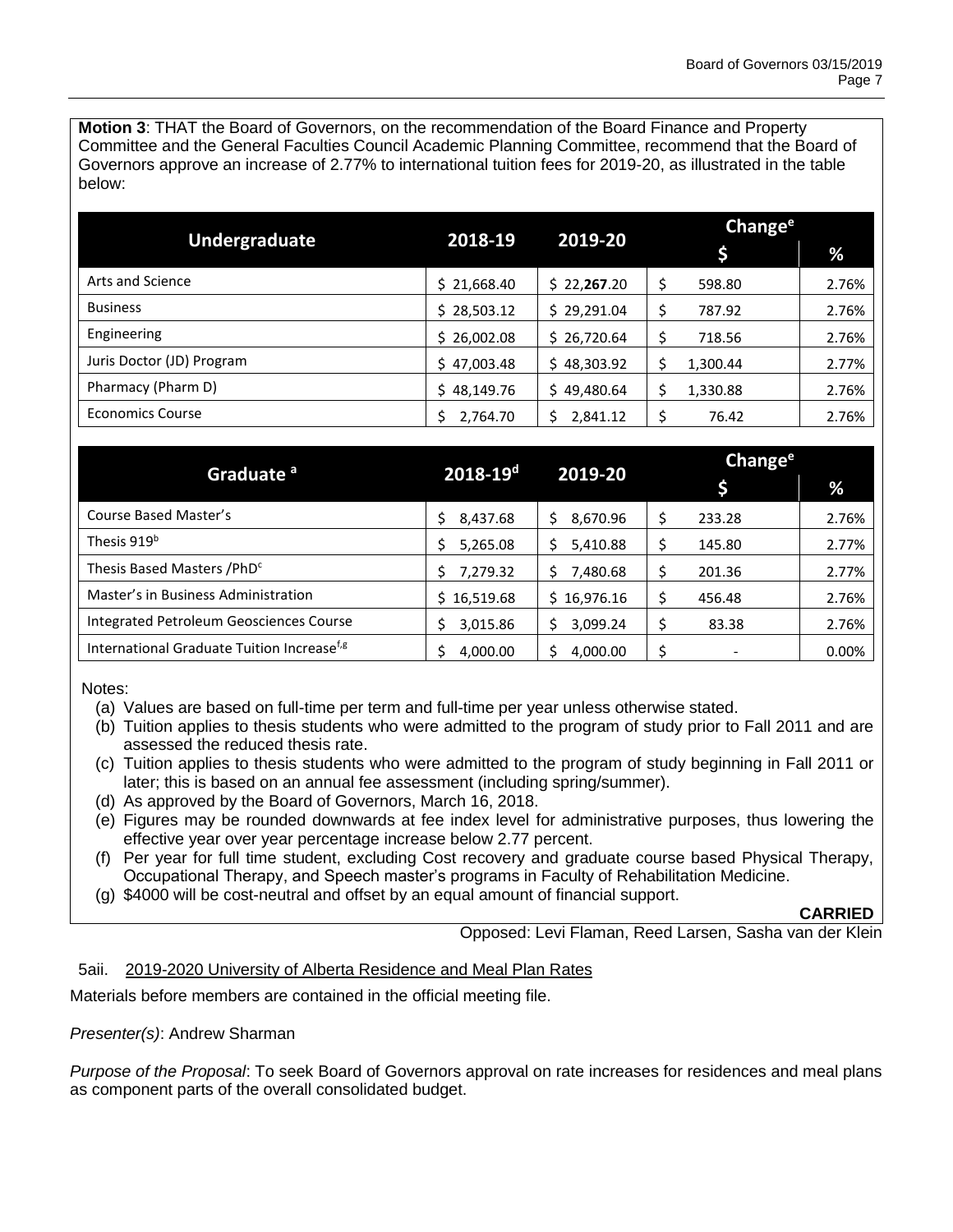*Discussion*:

Mr Tobert introduced the motions. The motions were moved and seconded.

Mr Larsen noted that rate increases are outpacing private rental increases, that the Board should consider student access to residence, and that full time student loans do not cover the cost of tuition and living expenses. Ms van der Klein noted her opposition to increases, especially for families living in Michener Park who will be required to move out next year due to the closure of that residence. Mr Flaman noted his opposition to the increases, urging board members to find other ways to increase revenues.

Mr Larsen noted his opposition to the increases, but expressed appreciation to Ms Kulczycki and Mr Sharman for developing a formula for future increases to residence and meal plan rates, which will increase predictability. Mr Sharman responded to questions from a board member regarding plans for developing food services on campus.

**Motion 1**: THAT the Board of Governors, on the recommendation of the Board Finance and Property Committee, approve an increase of 5% to the rates for all residences located in Edmonton for the 2019/20 academic year, as per Attachment 1.

## **CARRIED**

Opposed: Levi Flaman, Reed Larsen, Sasha van der Klein

**Motion 2**: THAT the Board of Governors, on the recommendation of the Board Finance and Property Committee, approve an increase of 2.27% to the meal plan rates in Lister Hall and Peter Lougheed Hall for the 2019/20 academic year, as per Attachment 2.

# **CARRIED**

Opposed: Levi Flaman, Reed Larsen, Sasha van der Klein

**Motion 3**: THAT the Board of Governors, on the recommendation of the Board Finance and Property Committee, approve an increase of 3% to the combined residence and meal plan rate at Augustana Campus for the 2019/20 academic year, as per Attachment 3.

#### **CARRIED**

Opposed: Reed Larsen, Sasha van der Klein

## 5aiii. University of Alberta 2019-2020 Budget

Materials before members are contained in the official meeting file.

*Presenter(s)*: Steven Dew; Gitta Kulczycki; Andrew Sharman

*Purpose of the Proposal*: To submit the proposed University of Alberta 2019-20 Budget for approval by the Board.

## *Discussion*:

Mr Tobert introduced the proposal. Mr Larsen advocated for additional mental health resources for students, noting that students feel unsupported when they are unable to access resources, and members expressed an interest in making student mental health a Board priority. The President thanked Dr Dew, Ms Kulczycki, Mr Sharman and their teams for their work to make the budget more accessible.

The motion was moved and seconded.

THAT the Board of Governors, on the recommendation of the Board Finance and Property Committee and the General Faculties Council Academic Planning Committee, approve the 2019-20 Consolidated Budget as set forth in Attachment 2.

**CARRIED**

Opposed: Reed Larsen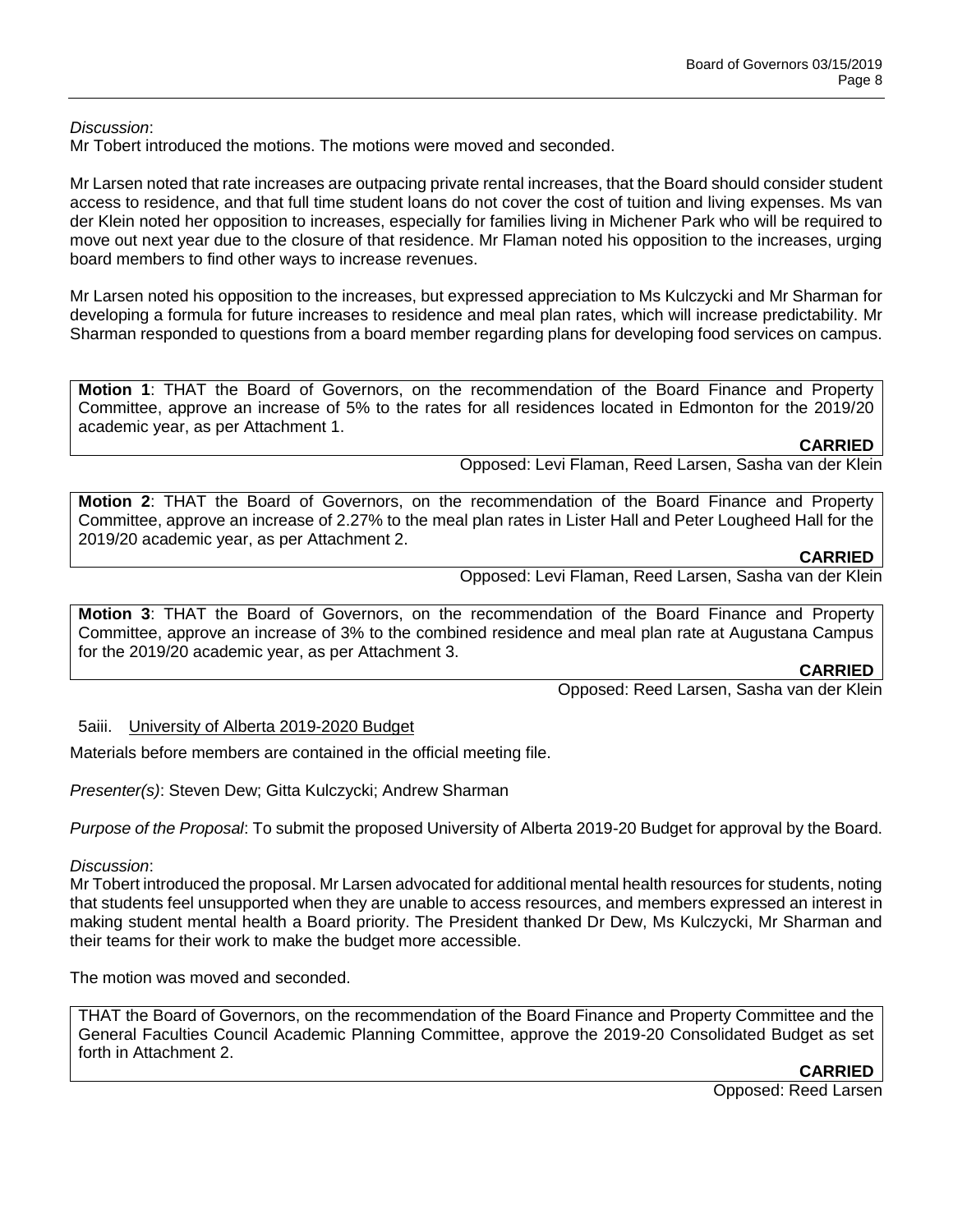## 5b. Board of Governors Delegations of Authority for Tuition and Fees

Materials before members are contained in the official meeting file.

#### *Presenter(s)*: Steven Dew

*Purpose of the Proposal*: To seek Board of Governors' approval of delegations of its authority for tuition and fees items.

#### *Discussion*:

Dr Dew explained the proposals, noting that administration was challenged to develop delegations for routine items, but that the committee retains the ability to raise any matter to the Board if necessary.

Ms van der Klein expressed her concern that students will not have automatic representation on the Board Finance and Property Committee and stressed the importance of following the *Principles for Board Standing Committee Composition*.

Mr Tobert explained that motion 3 was amended at the Board Finance and Property Committee to ensure adherence to the consultation process developed by the Joint University Student Oversight Committee on Mandatory Non-Instructional Fees.

The President responded to a question from a board member regarding the process for approving fees if they were increased by less than zero or more than five percent.

Mr Larsen noted that although he is in favour of the motions, mandatory student instructional support fees are not necessarily small fees but that he understands the Registrar's Office is committed to student consultation.

The motions were moved and seconded.

*Whereas the Board of Governors approved the* Principles for Board of Governors Delegation of Authority *on June 15, 2018, including the following statements:*

- *The Board of Governors has employed a structure that relies upon the delegation of its provincially mandated authorities to its standing committees, the President or other members of Administration and other campus bodies; and*
- *Delegation is essential to ensure timely and efficient decision-making in smaller forums with access to appropriate resource people, while allowing the Board to focus on substantive andstrategic issues of broad relevance to the university community;*

**Motion 1**: THAT the Board of Governors, on the recommendation of the Board Finance and Property Committee, delegate approval of increases to domestic tuition equal to or less than the Consumer Price Index, as defined in the Tuition and Fees Regulation, to the Board Finance and Property Committee.

#### **CARRIED**

**Motion 2**: THAT the Board of Governors, on the recommendation of the Board Finance and Property Committee, delegate approval of domestic tuition rates when frozen by the Minister responsible, or otherwise controlled by the Minister, to the President.

#### **CARRIED**

**Motion 3**: THAT the Board of Governors, on the recommendation of the Board Finance and Property Committee, delegate approval of increases to existing mandatory non-instructional fees equal to or less than the agreed upon weighted annual inflation with both a ceiling of 5.0% and a floor of 0% to the Board Finance and Property Committee.

#### **CARRIED**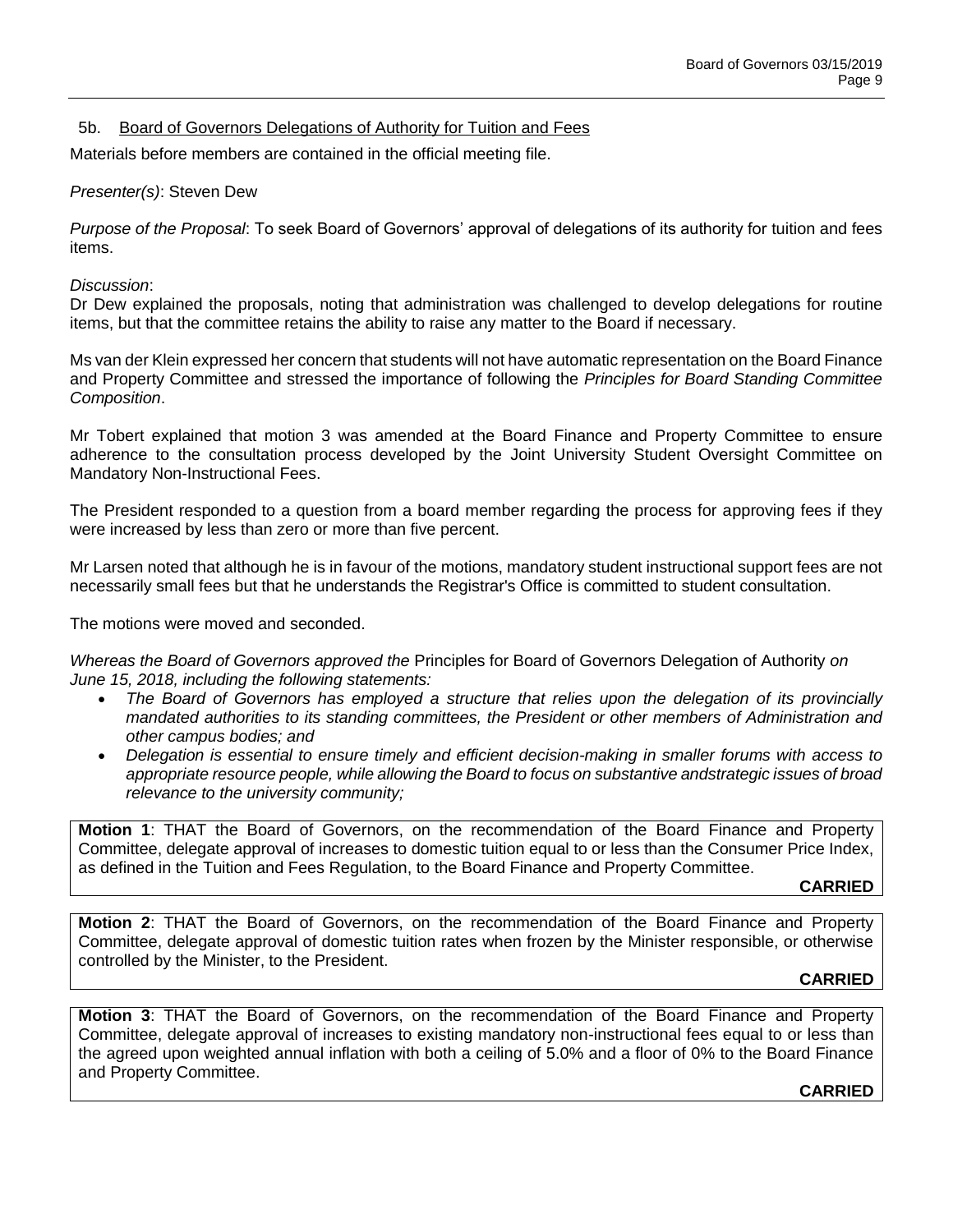**Motion 4**: THAT the Board of Governors, on the recommendation of the Board Finance and Property Committee, delegate approval of new mandatory student instructional support fees, and changes to or deletions of existing mandatory student instructional support fees, to the Board Finance and Property Committee.

**CARRIED**

## 6. *Report of the Human Resources and Compensation Committee*

## *Presenter(s)*: Raymond Muzyka

6a. Conflicts of Interest Amendment Act - Codes of Conduct: Employees' Obligations Respecting Conflicts of Interest and Board Members' Obligations Respecting Conflicts of Interest

Materials before members are contained in the official meeting file.

*Presenter(s)*: Brad Hamdon; Marion Haggarty-France; Wayne Patterson

*Purpose of the Proposal*: To present to the Board of Governors the *Code of Conduct: Employees' Obligations Respecting Conflicts of Interest* and the *Code of Conduct: Board Members' Obligations Respecting Conflict of Interest*, as approved by the Ethics Commissioner on January 17, 2019.

#### *Discussion*:

Dr Muzyka introduced the item, and President Turpin explained that the proposed codes have been developed in response to changing legislation, that many issues are covered by existing policies and collective agreements, and that the Ethics Commissioner required a consolidated document. He thanked General Counsel Brad Hamdon for his work with the Ethics Commissioner and for taking a coordinating role within the post-secondary system.

Mr Hamdon, Ms Haggarty-France, and Mr Patterson provided an overview of the requirements of the Code, the approval and governance process, additional requirements for board member conflict of interest declarations, and a timeline for the rollout of the codes to employees and board members.

The Board Chair updated the Board on his discussions with the Ethics Commissioner and other Alberta postsecondary institutions, noting specific concerns of the three Comprehensive Academic and Research Universities (CARUs) around concurrent appointments and political activity, and longer-term plans to lobby for these considerations.

Dr Muzyka commended the team for their work and consultation and the Chancellor for helping to bridge conversations with the Ethics Commissioner. In response to a question from a board member, Ms Haggarty-France confirmed that members can continue to serve on other boards, provided they declare it. President Turpin, Mr Hamdon and Ms Haggarty-France responded to questions from a board member regarding potential infringements on academic freedom, potential escalation of disputes, and the process for declaring conflicts when conflicts arise by virtue of their position.

The motions were moved and seconded.

**Motion 1:** THAT the Board of Governors, on the recommendation of the Board Human Resources and Compensation Committee and General Faculties Council, approve the Code of Conduct: Employees' Obligations Respecting Conflicts of Interest, as set forth in Attachment 1, to take effect July 1, 2019.

#### **CARRIED**

Opposed: Donna Wilson

**Motion 2**: THAT the Board of Governors, on the recommendation of the Board Human Resources and Compensation Committee, approve the Code of Conduct: Board Members' Obligations Respecting Conflict of Interest, as set forth in Attachment 2, to take effect July 1, 2019.

#### **CARRIED**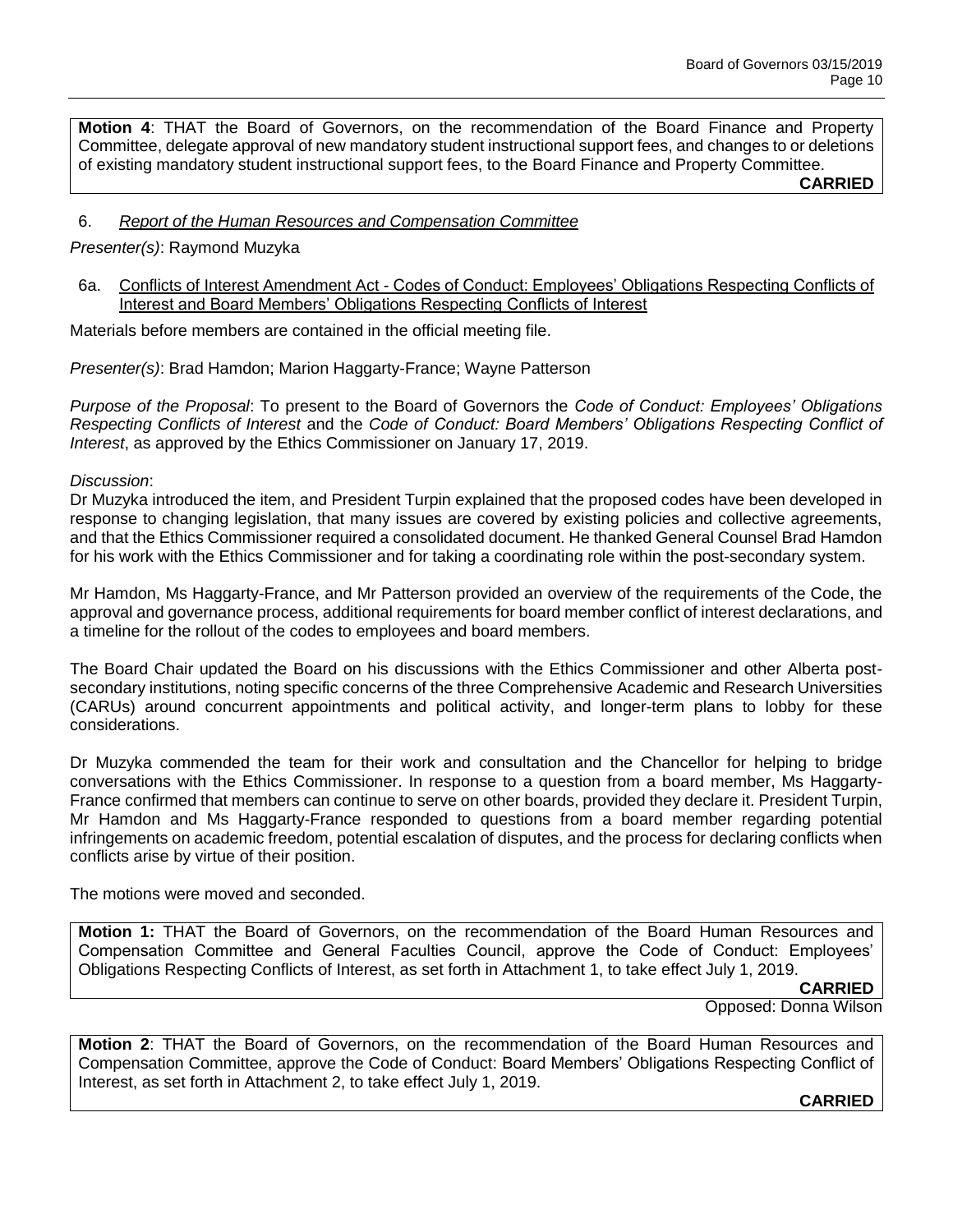# **DISCUSSION ITEMS**

## 7. *Report of the Governance Committee*

Materials before members are contained in the official meeting file.

*Presenter(s)*: Lynn Parish

*Purpose of the Proposal*: For information / discussion.

*Discussion*:

Ms Parish introduced the report, noting that the Board Governance Committee's first meeting went well and that work is underway for the September Board retreat. She acknowledged Ms van der Klein's concerns that the Graduate Students' Association (GSA) does not have a member on the committee, and drew board members' attention to the Board committee organizational chart, noting that the Board Governance Committee is one committee among equals.

## 8. *Report of the Safety, Health and Environment Committee*

Materials before members are contained in the official meeting file.

*Presenter(s)*: Zahra Somani

*Purpose of the Proposal*: For information / discussion.

*Discussion*:

Ms Somani presented the report, nothing that the Board Safety, Health and Environment Committee (BSHEC) held its final meeting on February 27 and that, although there are currently no pending action items, any emerging issues would be considered by the full Board until BSHEC is officially disbanded in June, 2019. She thanked BSHEC members as well as the Board Audit and Risk Committee (BARC) Chair and Vice-Chair for their work and noted that the Board Governance Committee will have oversight over the transfer of BHSEC's mandates to other committees.

9. *Updates on Implementation of Recommendations of 2018 Board Working Group:*

*Presenter(s)*: Michael Phair

*Purpose of the Proposal*: For information / discussion.

*Discussion*:

The Board Chair introduced the following items as part of the continued implementation of the recommendations of the Board Working Group.

## 9a. Review of Board Standing Committee Terms of Reference

*Presenter(s)*: Marion Haggarty-France

*Purpose of the Proposal*: For information / discussion.

## *Discussion*:

The University Secretary provided an update on work to draft new terms of reference for board committees, noting that consultants Julia Eastman (formerly University of Victoria University Secretary) and Christine Tausig Ford (former Universities Canada Vice-President) have been engaged to review and propose revisions to the current committee terms of reference and that drafts will be discussed at the May board meeting. She responded to a question from a board member regarding whether each committee would discuss their terms of reference.